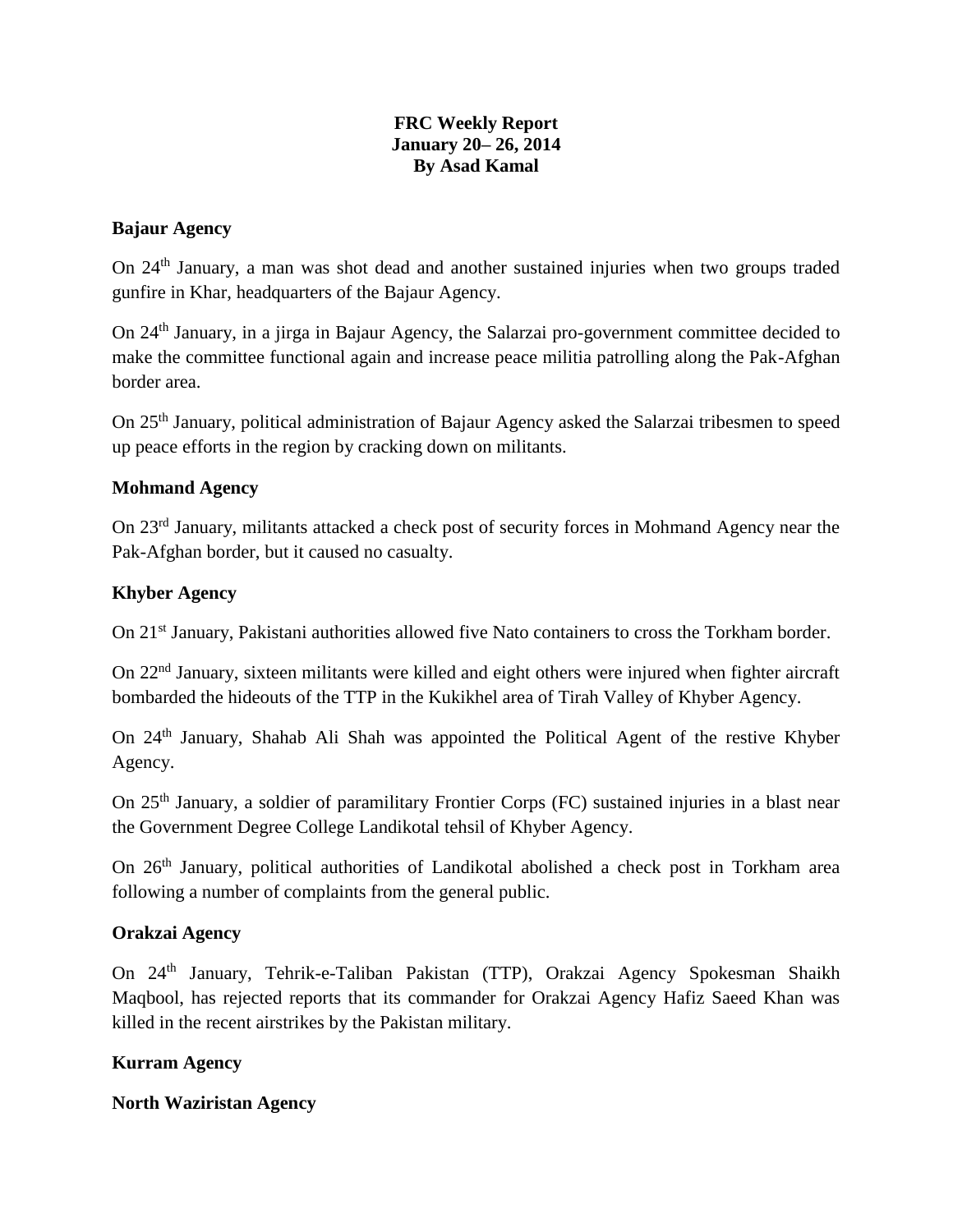On 20th January, Pakistan Army helicopters fired missiles killing three militants in North Waziristan Agency.

On 20<sup>th</sup> January, the laboratory confirmed the first four wild polio cases in the country in 2014 and all the four cases came from North Waziristan Agency (NWA).

On 21<sup>st</sup> January, security analysts suggested that the intensity with which Tehreek-i-Taliban Pakistan has hit civilian and military targets alike during the last three weeks reflects its operational capacity, extended network, and a slight tactical change.

On 22<sup>nd</sup> January, forty two people were killed and twenty four others sustained injuries in targeted operations by security forces, conducted by fighter aircraft and gunship helicopters, in North Waziristan Agency.

On 23rd January, security officials confirmed that the leader of the Tehreek-e-Taliban Pakistan's (TTP) Supreme Shura and 'master trainer' of suicide bombers as well as dozens of foreign fighters were amongst those killed in air strikes in North Waziristan Agency (NWA).

On 24th January, a large number of local people of the restive North Waziristan Agency migrated to safer places after PAF jets shelled militant hideouts in Mir Ali and Miranshah areas.

On 26th January, a *Shura* of Taliban leader Hafiz Gull Bahadur decided that Tribesmen in North Waziristan will announce to seek asylum from Afghan Government and migrate therein unanimously if Pakistani government did not stop what they called 'unnecessary adventure' within the next three days.

# **South Waziristan Agency**

On 21<sup>st</sup> January, Directorate of Health, FATA Secretariat arranged 18-day free hospitals, dispensaries and medical camps at various areas of South Waziristan Agency.

On 24th January, tribal elders of South Waziristan Agency expressed their deep concern over the illegal cutting of trees in the agency and appealed Governor Khyber Pakhtunkhwa to take necessary action.

# **KPK**

On 20<sup>th</sup> January, at least 20 soldiers were killed and 30 others sustained injuries in an explosion targeting a military convoy in Bannu city.

On 20<sup>th</sup> January, after claiming responsibility for killing 20 troops in Bannu, banned terrorist outfit the TTP said it was ready for a meaningful and result-oriented dialogue provided the federal government exhibited its sincerity and authority.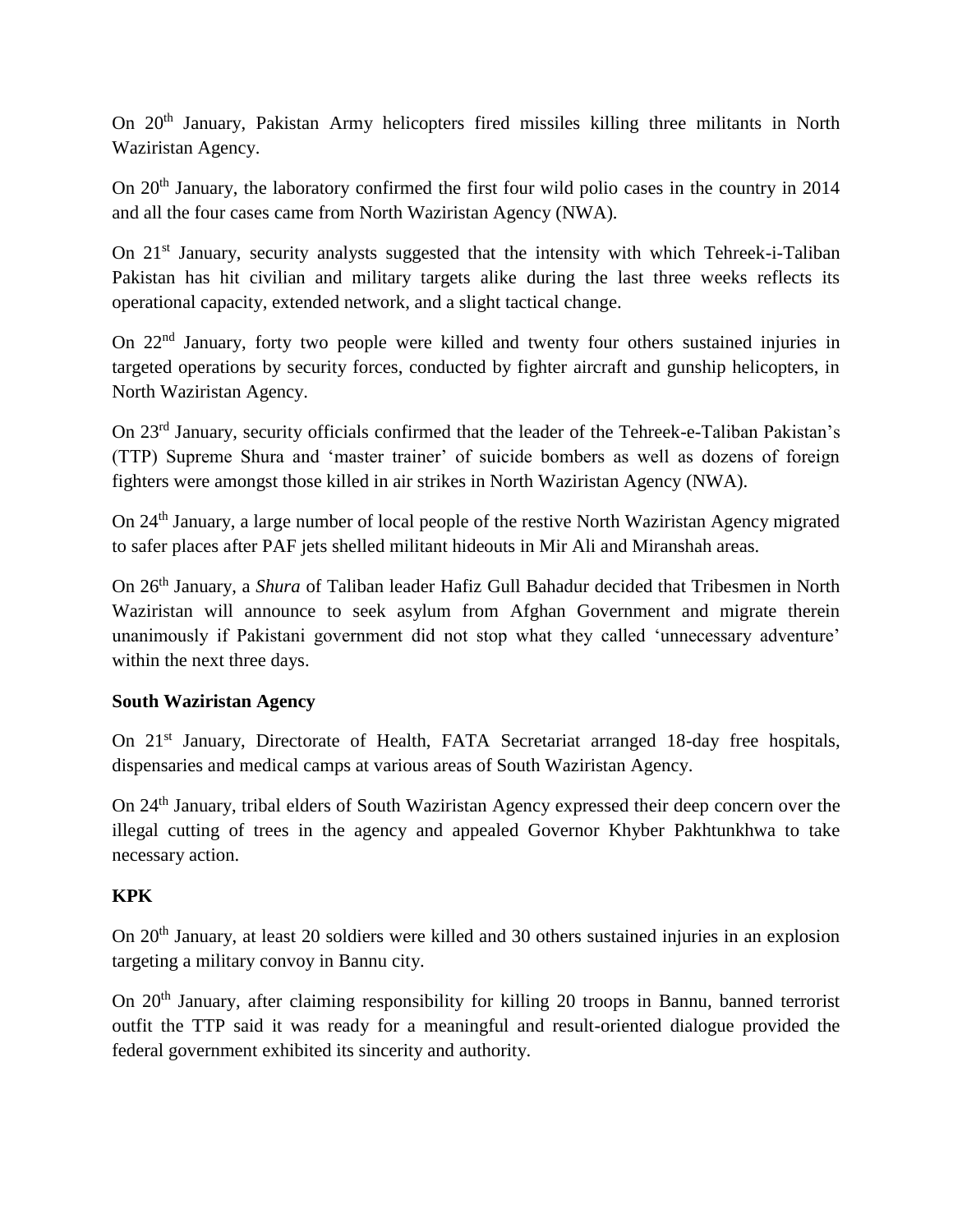On 20th January, Jamaat-e-Islami Ameer Syed Munawar Hasan has stressed Prime Minister Nawaz Sharif to immediately constitute a committee under the federal interior minister for talks with the Taliban.

On 20<sup>th</sup> January, Bomb Disposal Unit (BDU) Khyber Pakhtunkhwa thwarted an attempt of terrorism by defusing a 20kg bomb, planted in congested Bana Mari area of Peshawar.

On 20th January, Interior Minister Chaudhry Nisar Ali Khan said Joint Intelligence Directorate will be set up for coordination and intelligence sharing among 26 intelligence agencies in the country.

On 20<sup>th</sup> January, Governor Khyber Pakhtunkhwa, Enginear Shaukatullah said that efforts and initiatives will be made for peace and development in FATA on priority and assured with regard to the future of FATA.

On 21st January 2014, The prayer leader of a local mosque in Dhaki Munawwar Shah, near Qissa Khwani Bazaar was targeted and killed.

On 21<sup>st</sup> January, death toll in Sunday's attack on a military convoy in Bannu rose to 26 as six more soldiers succumbed to their injuries at hospital.

On 21<sup>st</sup> January, a young man was killed and girl received injuries when unidentified armed men sprayed bullets on their vehicle in the jurisdiction of Pahari Pura Police Station district Peshawar.

On 21<sup>st</sup> January, a three-day anti-polio campaign for the Federally Administered Tribal Areas (Fata) was launched at the Governor House Peshawar.

On  $21<sup>st</sup>$  January, an early morning suicide attack close to the army's general headquarters overshadowed the sitting of federal cabinet held later in the day to discuss an internal security policy for the country.

On 22nd January 2014, Prime Minister Nawaz Sharif in the cabinet meeting rejected the US bill linking US\$33 million aid to the release of Dr Shakil Afridi.

On 22nd January, a blast in Charsadda killed six police officers and a 13-year-old student and injured nine others.

On 22nd January, an official of the bomb disposal unit (BDU) sustained injuries while defusing an explosive device in Loni area in the limits of Kulachi Police Station district D.I.Khan.

On 22nd January, the Khyber Pakhtunkhwa polio workers announce to boycott from the polio vaccination in the province after attacks on polio workers in Mansehra and Karachi.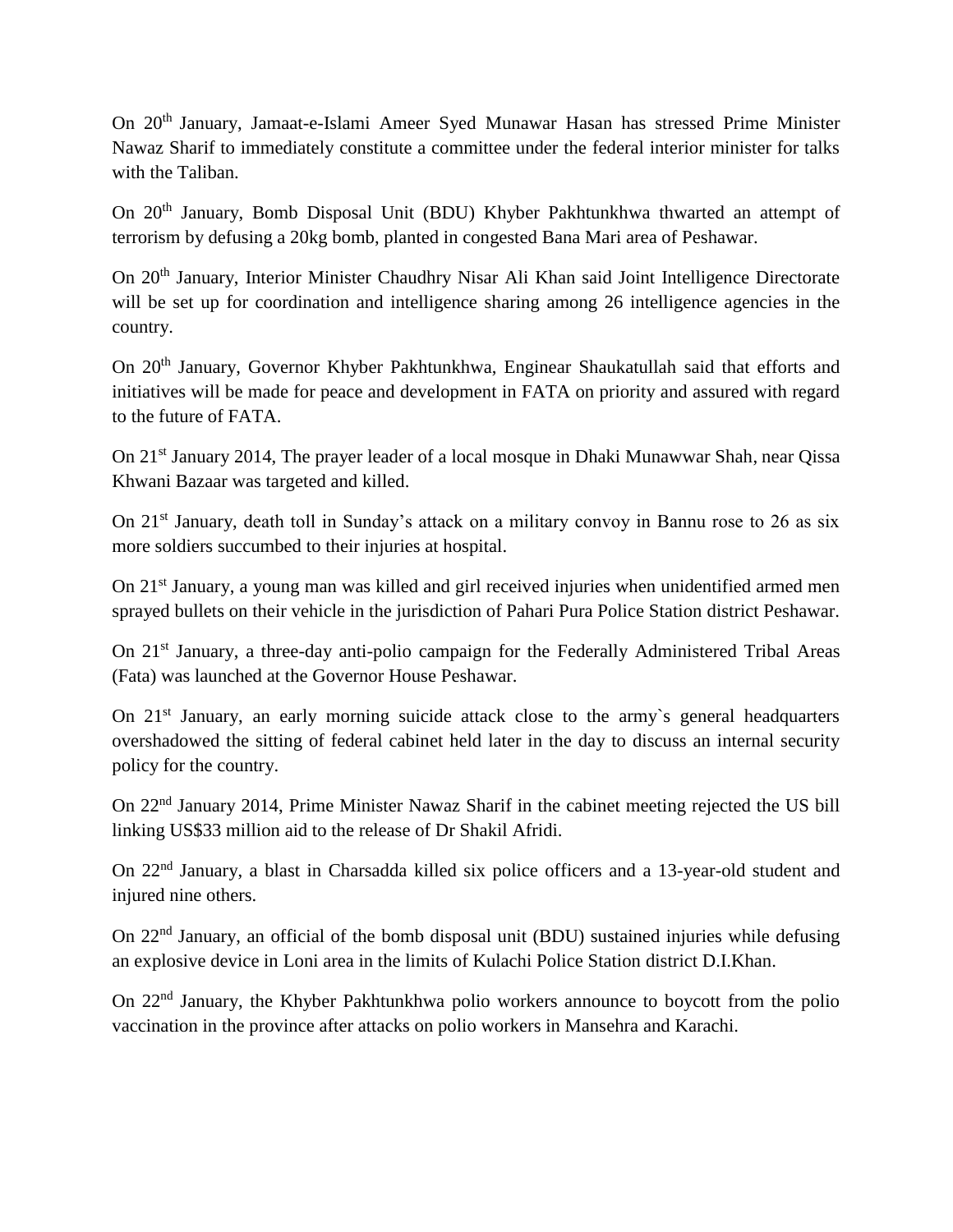On 22nd January, the treasury in Khyber Pakhtunkhwa Assembly blocked the opposition`s move to table a resolution seeking empowerment of the provincial government to hold dialogue with militants on its own or act against them to restore peace in the region.

On 23rd January, six policemen and a teenager were killed when a police van deputed to escort anti-polio workers was targeted with a remote controlled blast in the Sardheri town, Charsadda district.

On 23rd January, Maulana Samiul Haq, dissociated himself from the initiative taken by Prime Minister Nawaz Sharif for holding peace talks with the outlawed Tehrik-i-Taliban Pakistan (TTP).

On 23rd January, a resident of Mohmand Agency was shot dead by unidentified armed motorcyclists in the jurisdiction of Chamkani Police Station.

On 23rd January, unidentified armed persons shot dead a religious scholar in Tank Bazaar.

On 24<sup>th</sup> January, six persons were killed and nine others sustained injuries in a powerful blast at the Scheme Chowk on Kohat Road.

On 24<sup>th</sup> January, Pakistan said it will not release Dr Shakil Afridi on the request of the US.

On 24th January, US Ambassador to Pakistan, Richard G. Olson, said the United States will be supportive of Pakistan whatever course of action it takes against the Taliban and other terrorist groups.

On 24th January, owner of an arms factory was killed when armed men opened fire on him in Small Industrial Estate on Kohat Road.

On 24th January, Commandant Khyber Rifles Colonel Mansoor Janjua said that efforts meant to sabotage peace in Fata would not be tolerated.

On 24<sup>th</sup> January, a terror attack was averted as five kg bomb planted in an under construction fly over was diffused on Charsadda road, Peshawar.

On  $24<sup>th</sup>$  January, Voicing concern over the growing violence against polio workers and high vaccination refusal incidence in the country, a Peshawar based Ulema Oganisation offered its services to the government for fighting the childhood crippling disease.

On 25th January, Khyber Pakhtunkhwa Police proposed two laws to the Pakistan Tehreek-e-Insaf (PTI)-led provincial government to intensify efforts for curbing growing militancy and terrorism in the province.

On 25<sup>th</sup> January, unidentified gunmen shot dead an official of intelligence agency in Swabi district.